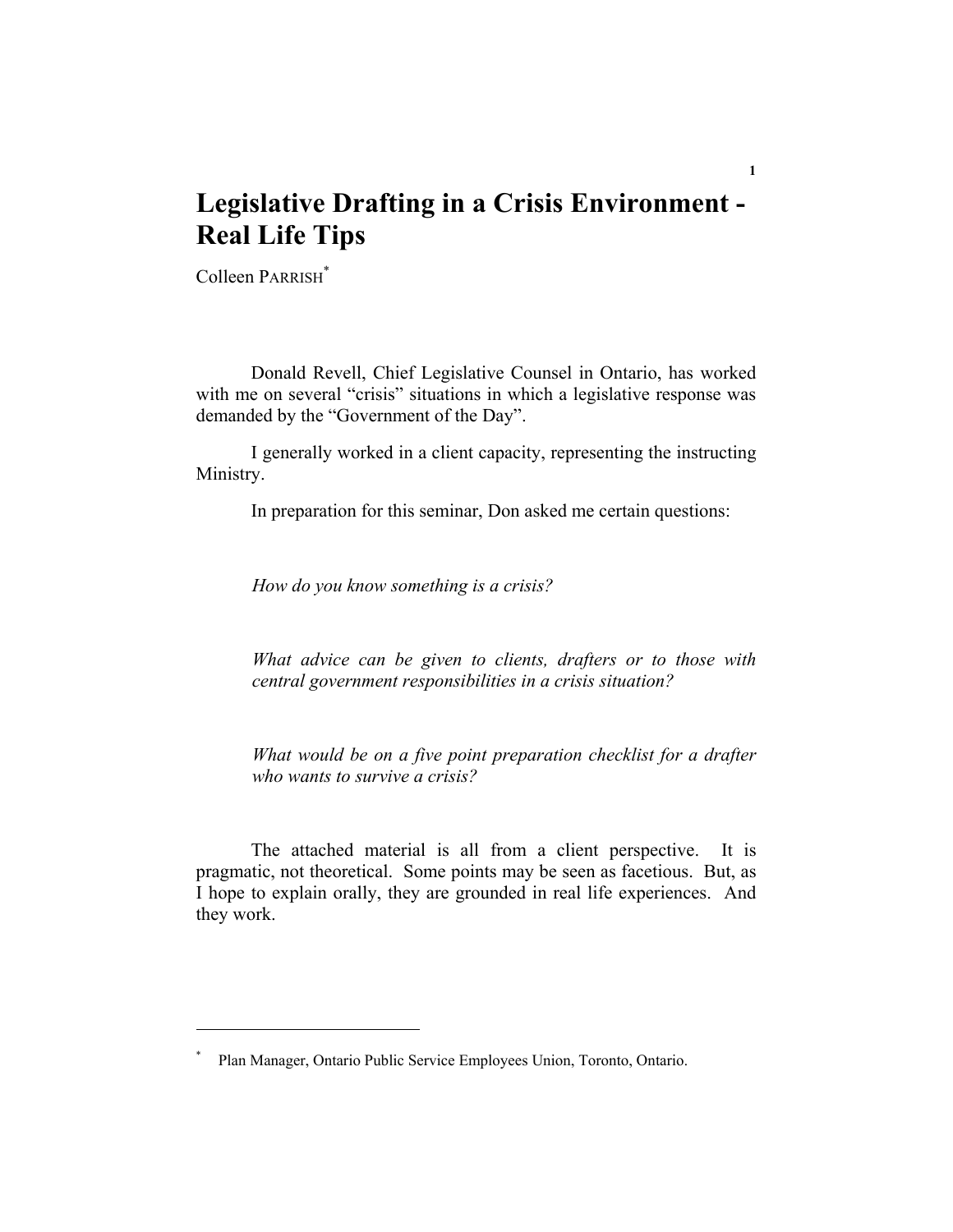The "bottom line" is that a crisis can be managed. Because the average legislative drafter may see more legislative crises in his/her career than the average client, I think a well-prepared drafter can have an important role in pulling order from chaos. And this alone is exemplary public service!

**2**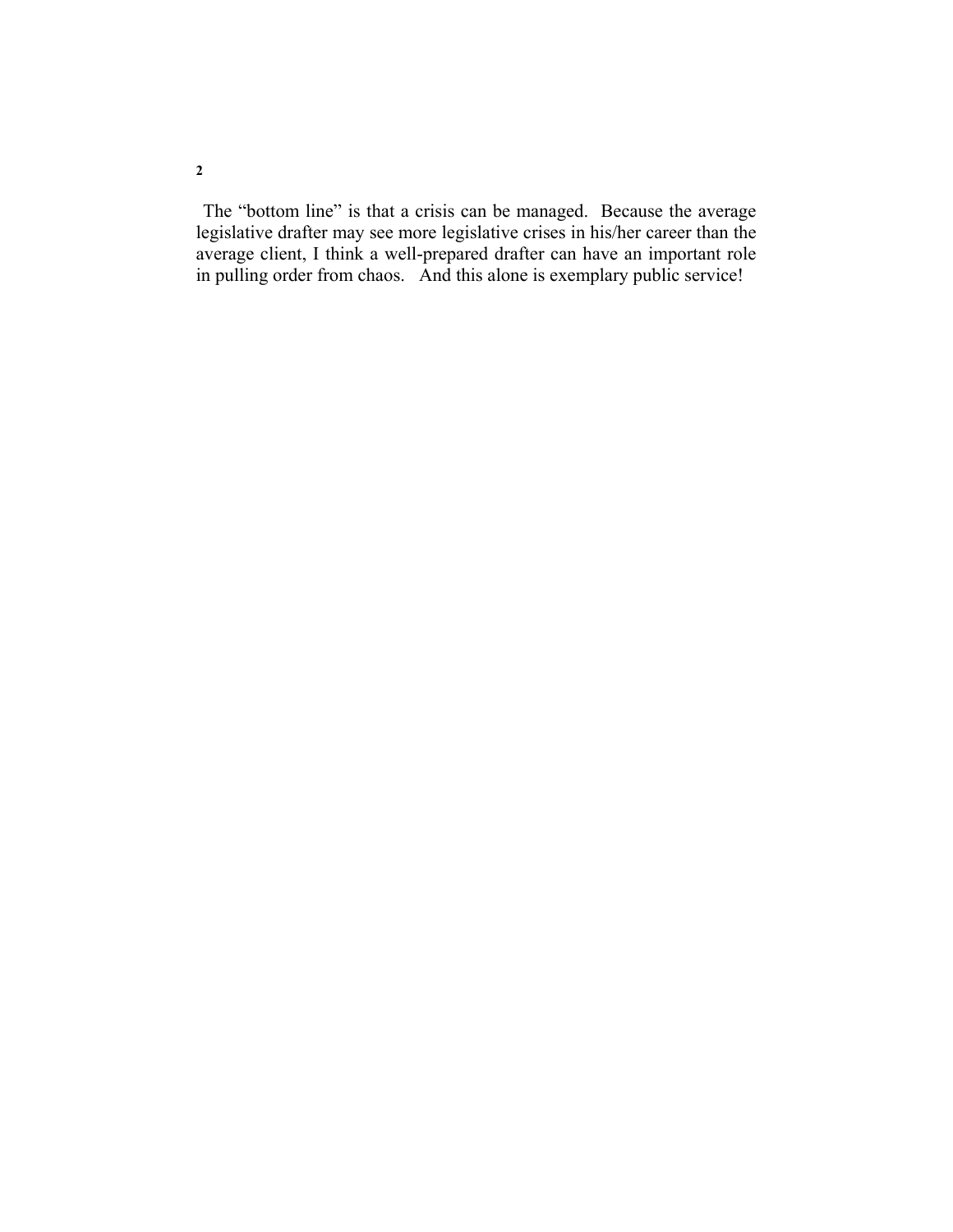### **Its not a Crisis if .........**

- 1. The client will not name an authoritative spokesperson.
- 2. You are the only person who is willing to work overtime.
- 3. The "process police" refuse any shortcuts.
- 4. The deadline is undefined (as soon as possible but no date).
- 5. No one knows why it is a crisis.
- 6. You have never read an article in any newspaper about the issue and it has never been raised in the House/Legislature.
- 7. No one will buy you a coffee.
- 8. Everyone thinks you should talk to your client's lawyer who will receive instructions from the client and pass it on to you.
- 9. The client's lawyers will not do follow-up opinions within a short period.
- 10. Your client hasn't had a chance to read the first draft.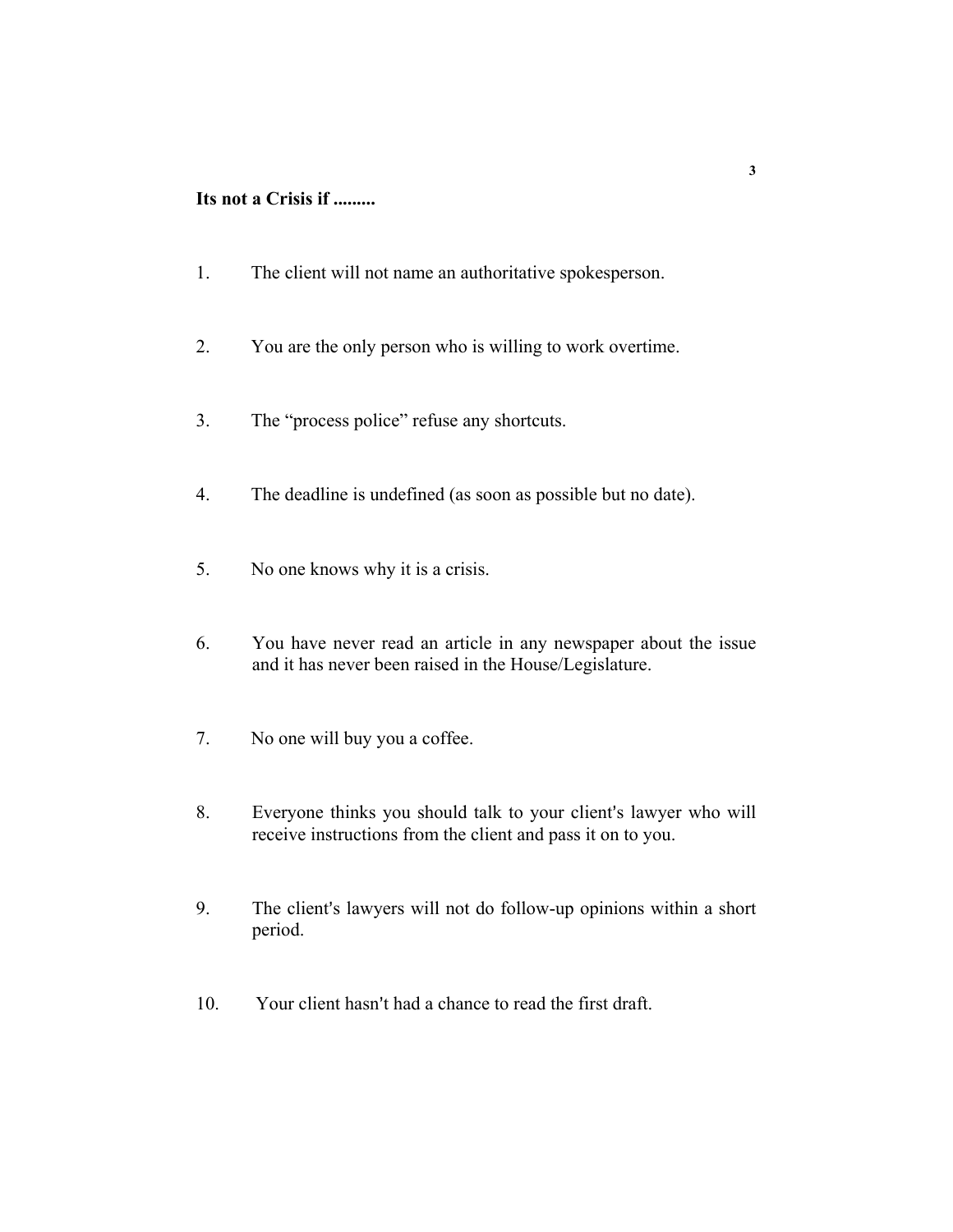- 11. No work can be displaced by the crisis work.
	- 12. Status briefing notes are needed.
	- 13. Your boss is not sure what you're working on.
	- 14. It is not possible for your client to give a five page explanation of the policy and intent of the legislation.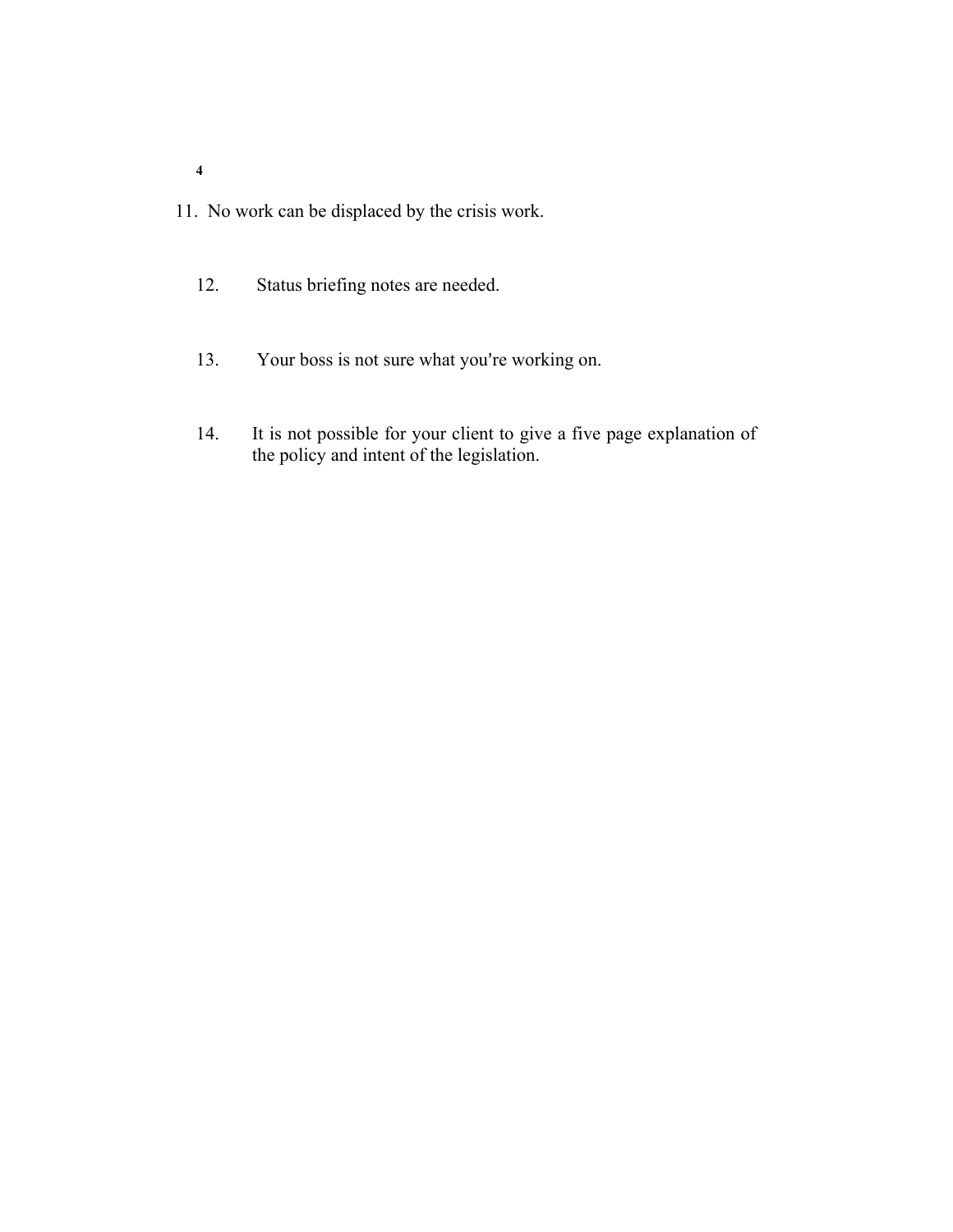#### **Centre: Suggested Crisis Management Tools**

- 15. Have priorities and know what they are―identify a real government "crisis" as opposed to a Ministry/Department crisis.
- 16. Understand your own processes, what processes do or don't matter in what situations and facilitate the right "shortcuts" in these situations. Regular approval processes exist to manage various risks and government workload. In a crisis, some of these processes hinder rather than help manage a crisis.
- 17. Give the client an authoritative contact person at the centre to check on policy details arising in drafting and on any timing issues for the government. If you don't, there will be surprises.
- 18. Be willing to accept oral updates. Understand what a time waster those status briefing notes can be. Show them substance is more important than process.
- 19. Know who can manage a crisis―the person on the spot may not be the right one. Act quickly, unless you want to fail.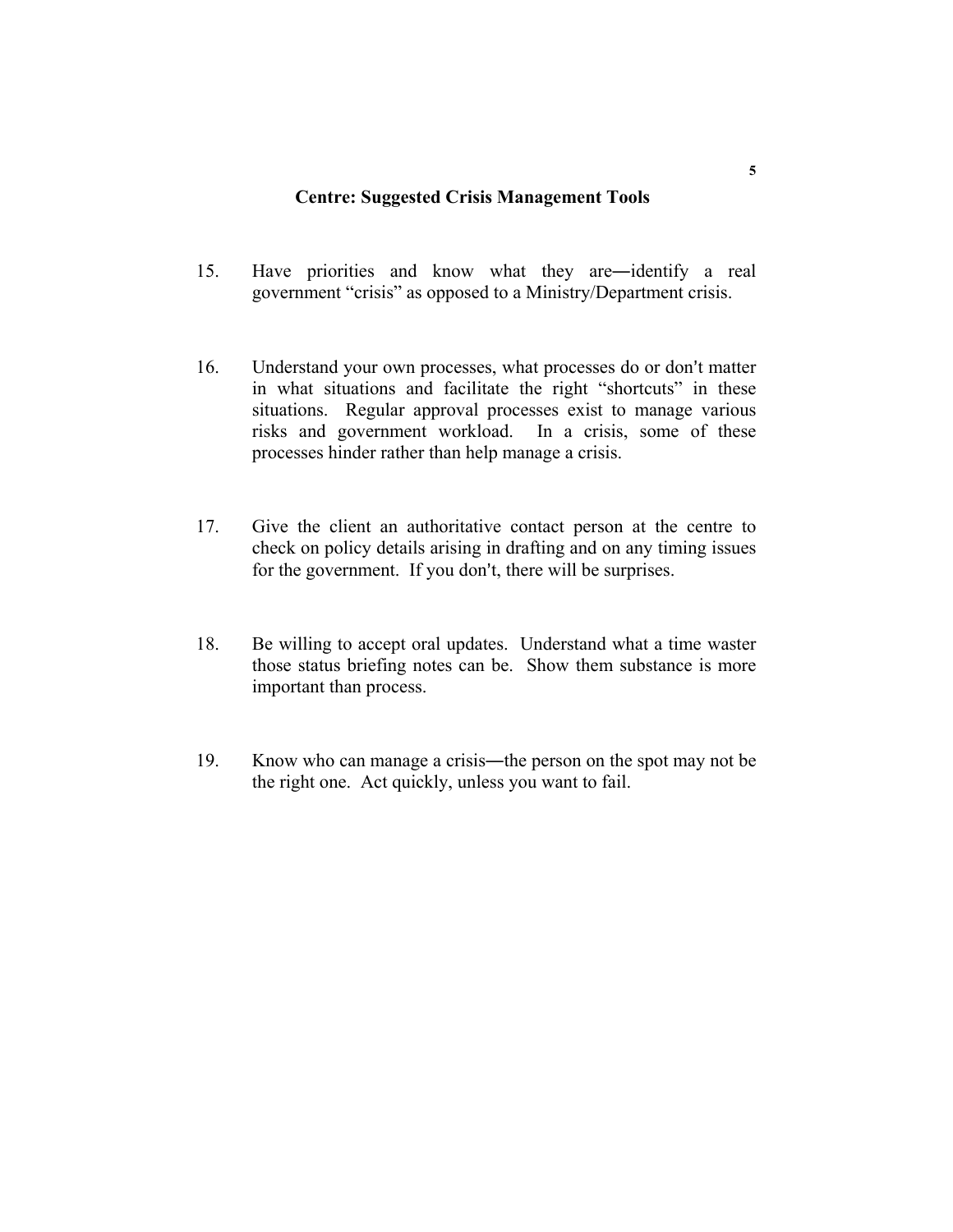### **Clients: Suggested Crisis Management Tools**

- 1. Don't expect your drafters to do your job and don't do theirs (specialization is efficient).
- 2. Be responsible for details and logistics (so drafters can draft).
- 3. Know who can help, what you need and when. Run interference. Provide realistic risk assessment. Know who needs to know what risks.
- 4. Allow reasonable time to drafters for sleeping, eating and laughing. Putting things in perspective shows you are in control and prevents time wasting "second guessing" by others. And you may need that drafter again.
- 5. Know your policies. Communicate. Be decisive. Be willing to be blamed. Every crisis has either a leader or a scapegoat. Which one do you want to be?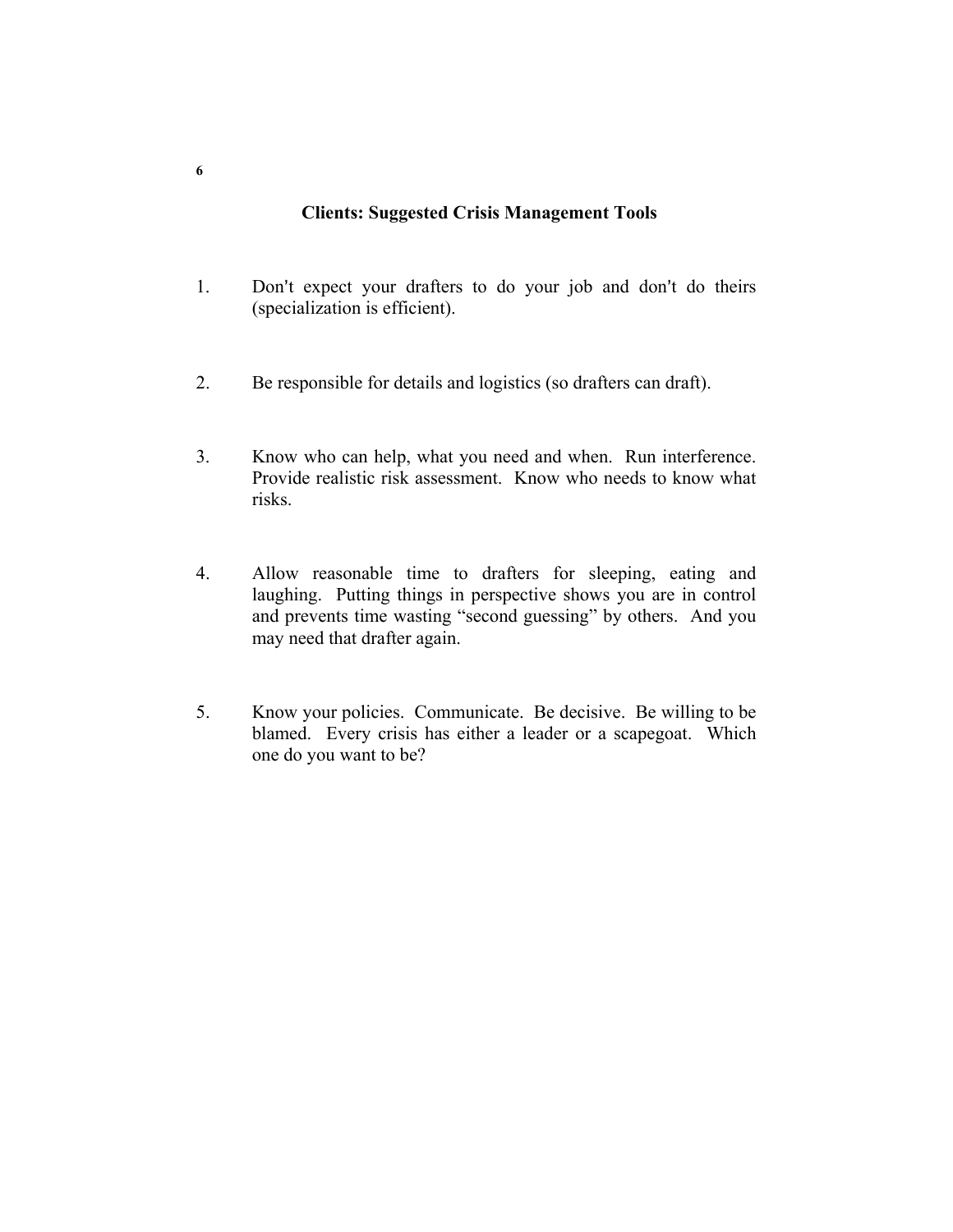### **Drafters: Suggested Crisis Management Tools**

- 1. Know all the processes for legislative approval, introduction and revision and every person and telephone number on the way. If you do not know, talk to your boss. He or she should use her experience and knowledge to help (and even protect you).
- 2. Communicate to the client what is needed: e.g.
	- authoritative spokesperson
	- logistics manager
	- real deadlines
	- priority setting
	- good explanations
	- possible technical materials or drafts
- a. And what is not needed e.g.:
	- confusion as to who is in charge
	- dealing with someone else's drafting
	- threats
- 1. Ensure you get enough to eat and sleep.
- 2. Do what you can—don't let anxiety and uncertainty derail you. Put it on paper. Even a tentative first draft will force your client to respond.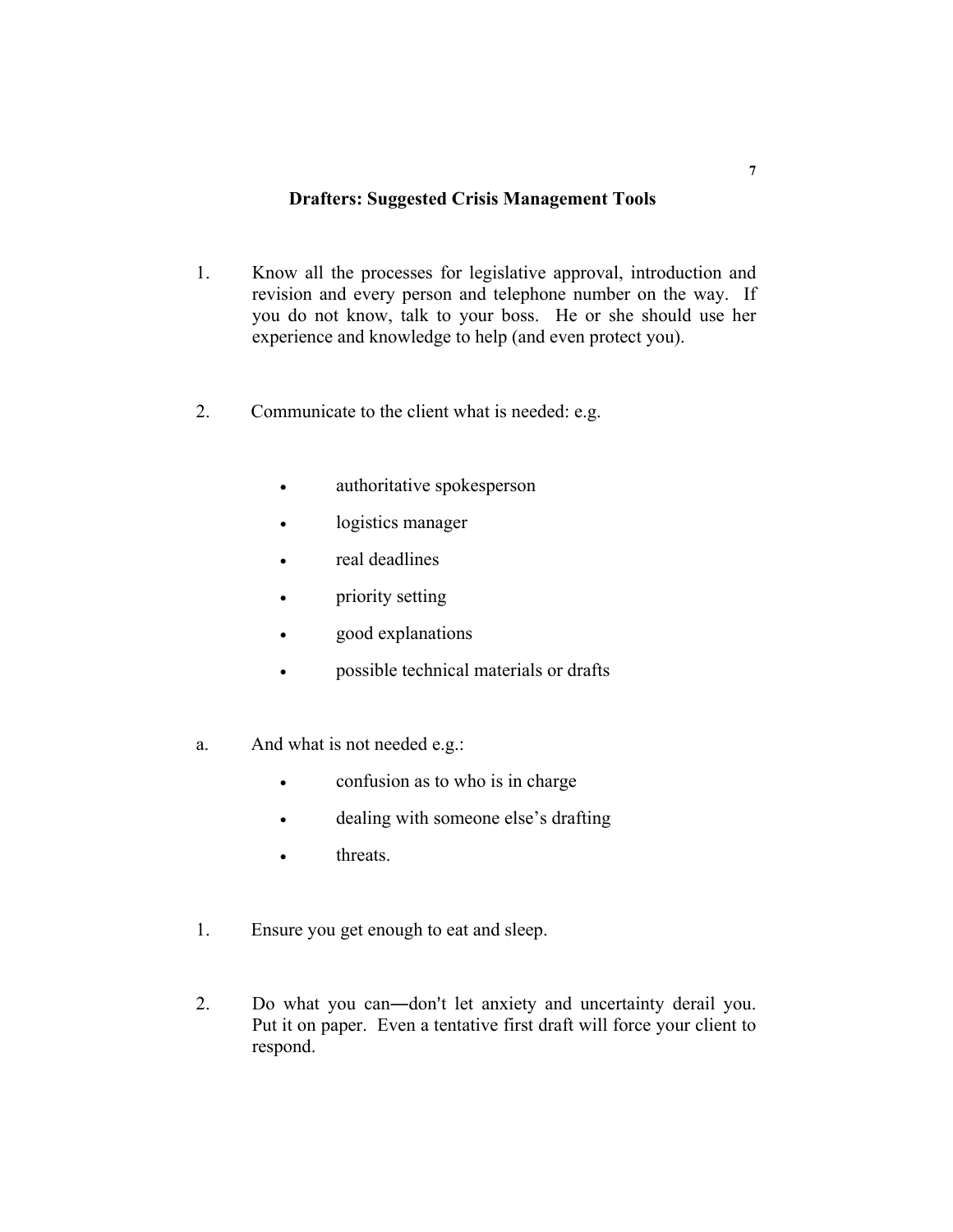- 3. Have a backup to review, edit, and on prevail upon you from not doing what is set out in 3 and 4. Let your boss help; they should help you, especially in respect to points 1 - 4.
- **8**